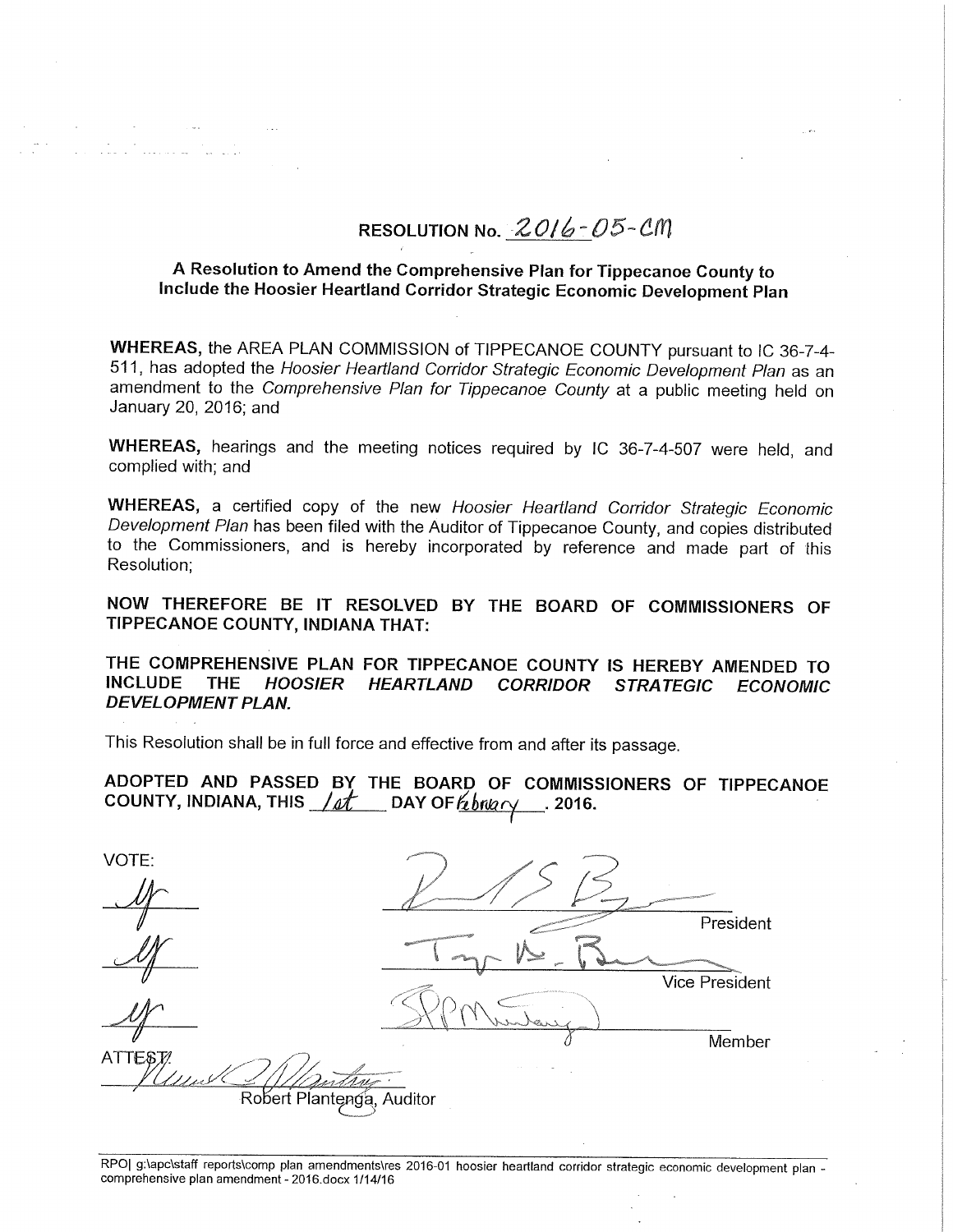THE  $\overline{y}$   $\overline{y}$   $\overline{y}$   $\overline{y}$   $\overline{y}$   $\overline{y}$   $\overline{y}$   $\overline{y}$   $\overline{y}$   $\overline{y}$   $\overline{y}$   $\overline{y}$   $\overline{y}$   $\overline{y}$   $\overline{y}$   $\overline{y}$   $\overline{y}$   $\overline{y}$   $\overline{y}$   $\overline{y}$   $\overline{y}$   $\overline{y}$   $\overline{y}$   $\overline{y}$ 

of TIPPECANOE COUNTY

20 NORTH 3RD STREET (765) 423-9242 SALLIE DELL FAHEY LAFAYETTE, INDIANA 47901-1209 (765) 423-9154 [FAX]

www.tippecanoe.in.gov/apc

January 21, 2016 Ref. No.: 16-007

Tippecanoe County Commissioners 20 N. 3rd Street Lafayette IN 47901

#### **CERTIFICATION**

#### RE: COMPREHENSIVE PLAN AMENDMENT HEARTLAND CORRIDOR STRATEGIC ECONOMIC DEVELOPMENT AND LAND USE PLAN:

An amendment to the Comprehensive Plan that includes the land surrounding the Hoosier Heartland Highway from I-65 to the Tippecanoe County line

Dear Commissioners:

As Secretary to the Area Plan Commission of Tippecanoe County, <sup>I</sup> do hereby certify that at <sup>a</sup> public hearing held January 20, 2016, the Area Plan Commission of Tippecanoe County, by <sup>a</sup> vote of 13 yes - 0 no, approved Resolution 2016-01, adopting the Heartland Corridor Strategic Economic Deve/opment and Land Use Plan as an amendment to the Comprehensive Plan for Tippecanoe County, and thus recommended it for APPROVAL by the Tippecanoe County Commissioners.

Enclosed is <sup>a</sup> copy of the Plan with our staff report as certified by me to the Lafayette Common Council and the resolution to be adopted by the Lafayette Common Council.

For the Tippecanoe County Commissioners to adopt this Comprehensive Plan amendment, it will need to pass the enclosed Resolution and return it to me. At that time <sup>I</sup> will file the signed Resolution and the plan amendment with the County Recorder as per statute.

If there are questions concerning the above, please contact me.

Sincerely,

 $\ell$  . Sallie Dell Fåhev ur Fancy Executive Director

Enclosures (3)

cc: Dave Luhman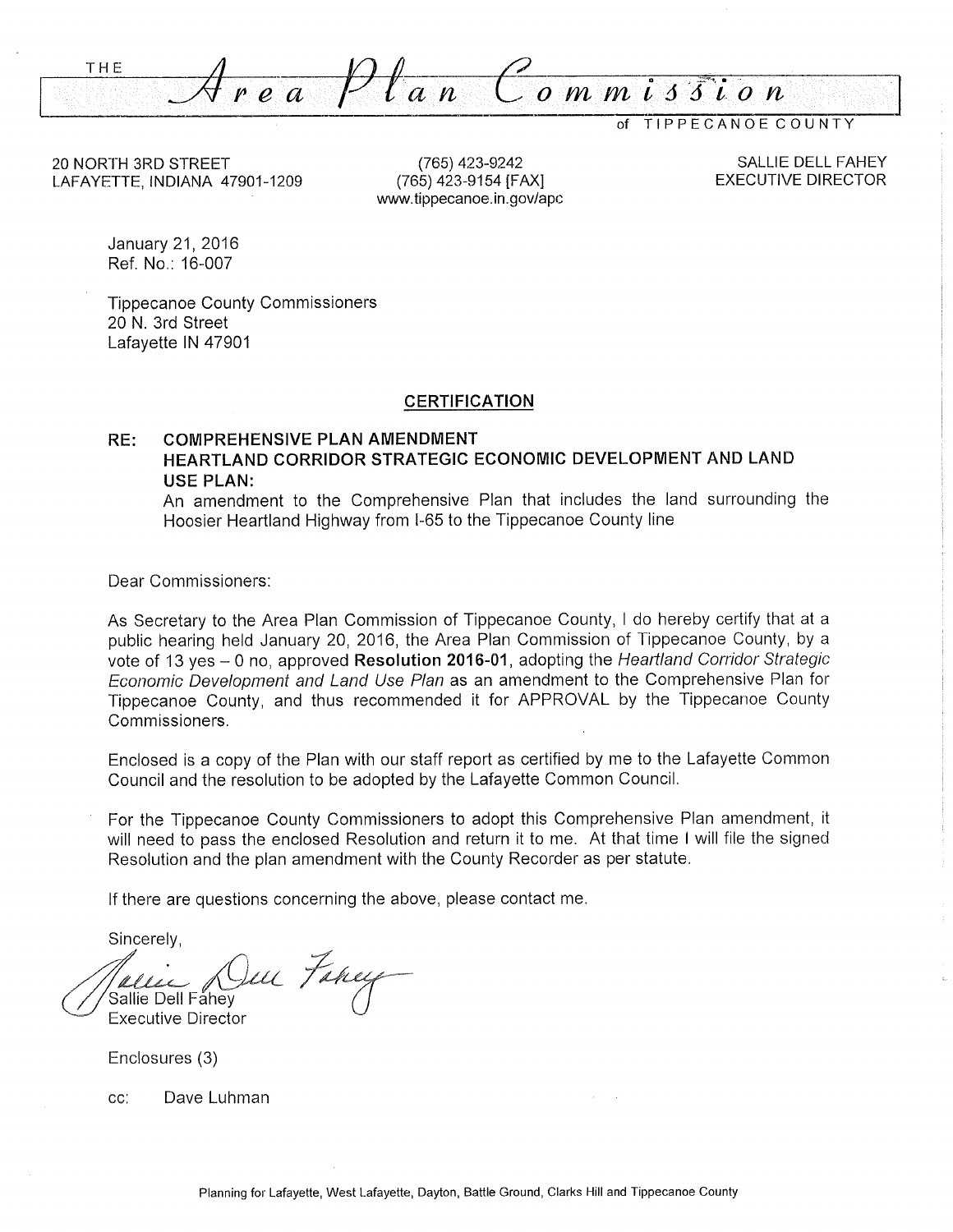### RESOLUTION NO. 2016—01

WHEREAS, the Comprehensive Plan was adopted in <sup>1981</sup> and allows for the inclusion of economic development and land use plans; and

WHEREAS, the Area Plan Commission of Tippecanoe County derives authority to approve amendments to the adopted Comprehensive Plan from lndiana Code Section 36-7-4-511; and

WHEREAS, the Area Plan Commission of Tippecanoe County did hold <sup>a</sup> public hearing following proper publication of meeting notices under lndiana Code Section 36-7—4—507, to inform and hear discussion on this amendment to the adopted Comprehensive Plan; and

WHEREAS, the Area Plan Commission of Tippecanoe County after due consideration, adopted this amendment known as the Hoosier Heartland Corridor Strategic Economic Development Plan, an amendment to the adopted Comprehensive Plan, finding it to be in accord with its own goals, thus recommending the amendment to Tippecanoe County and the City of Lafayette;

NOW THEREFORE, BE IT RESOLVED BY THE AREA PLAN COMMISSION OF TIPPECANOE COUNTY, THAT:

The Hoosier Heartland Corridor Strategic Economic Development Plan; <sup>a</sup> part of the Comprehensive Plan for Tippecanoe County, is hereby adopted.

This Resolution shall be in full force and effect from and after its passage.

President Gerry Keen,

Attest:

Sallie Dell Fahey, Secretary

RPO | g:\apc\staff reports\comp plan amendments\res 2016-01 hoosier heartland corridor strategic economic development plan comprehensive plan amendment - 2016.docx <sup>|</sup> Hoosier Heartland Corridor Strategic Economic Development Plan 1-14—16